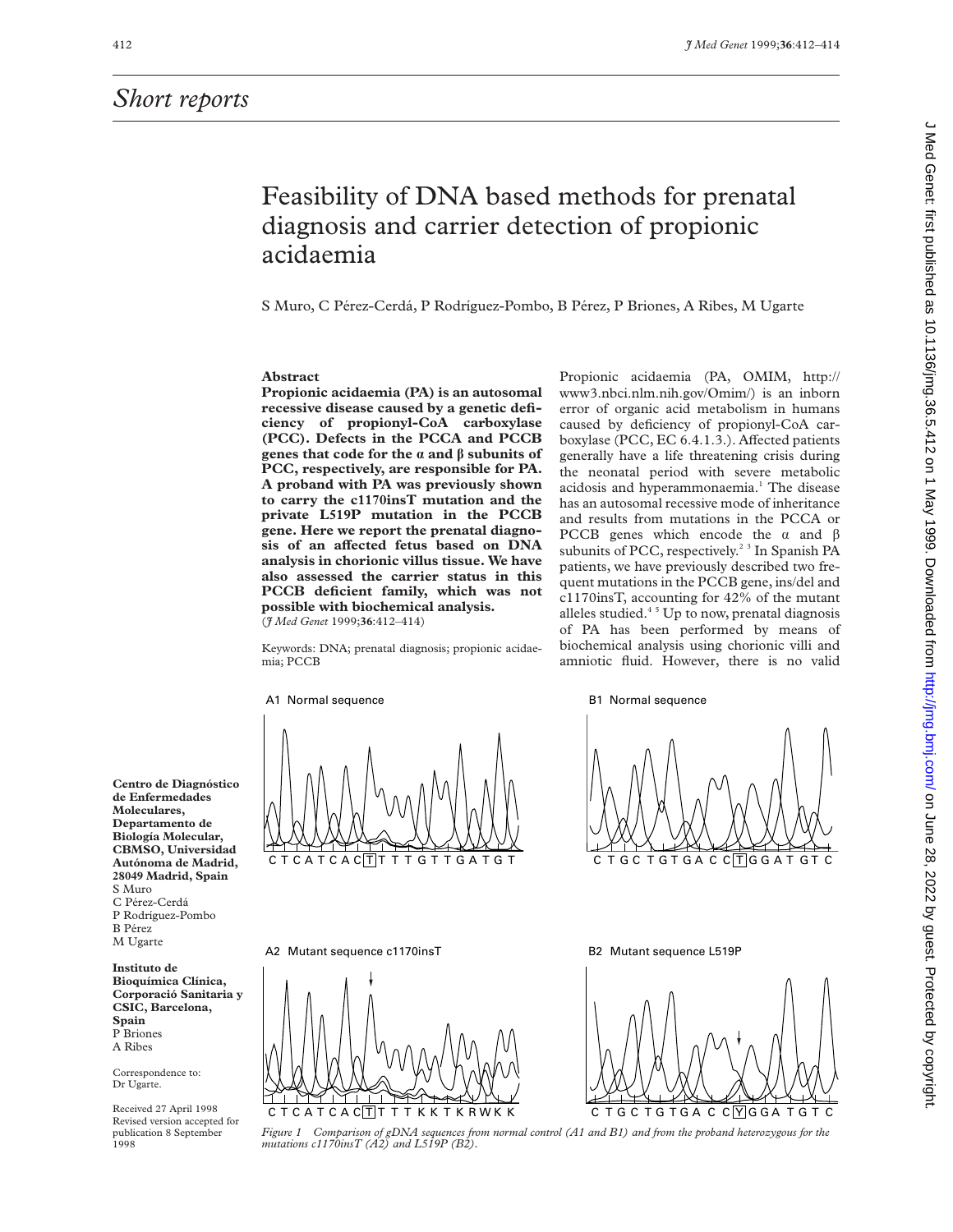

*Figure 2 Mendelian segregation of mutations c1170insT and L519P and restriction analysis for L519P by MspI digestion. Lane 0: undigested control; lane C: control; lane 1: proband; lane 2: fetus; lane 3: father; lane 4: mother; lane 5: paternal grandfather; lane 6: paternal grandmother; lane 7: maternal grandfather; lane 8: maternal grandmother.*

C**T**GG –*Msp*I

> method for determining carrier status for PA resulting from PCCB gene defects, as PCCB heterozygotes have PCC activities in the control range, in contrast to PCCA heterozygotes who have PCC activities approximately half that of controls.<sup>6</sup> Here we report the feasibility of DNA analysis for prenatal diagnosis and carrier detection in a family at risk for PA with the c1170insT mutation and the missense mutation L519P in the PCCB gene.

C**C**GG +*Msp*I

## **Patients and methods**

The proband was a female born to nonconsanguineous parents who presented with refusal to feed, vomiting, failure to thrive, lethargy, and hypotonia at 3 days of age. Abnormal laboratory findings included hyperammonaemia (228 µmol/l), hyperglycinaemia (1222 µmol/l), and high urinary excretion of 3-hydroxy-propionic (62 mmol/mol creat) and methylcitric (128 mmol/µmol creat) acids. Undetectable PCC activity in fibroblasts confirmed the diagnosis of PA. PCC activity in the parents' fibroblasts was indistinguishable from

a control (father 0.96, mother 0.78, parallel control 0.83 nmol/min/mg protein), consistent with a PCCB gene defect. The paternal grandparents were first cousins and had had three miscarriages and twins who died neonatally with similar clinical features to the proband. After genetic counselling, the parents requested prenatal examination in the next pregnancy, which ended in a spontaneous abortion at 8 weeks of gestation.

Chorionic villi from the aborted fetus, skin fibroblasts from the patient and her parents, and blood spots from her grandparents were obtained to perform enzymatic or molecular studies or both. Skin fibroblasts and chorionic villi were cultured according to standard procedures. PCC activity was assayed according to Suormala *et al*. <sup>7</sup> Isolation of genomic DNA (gDNA) was carried out as described previously.8 Samples were screened for the c1170insT mutation by direct sequencing of PCR products amplified from gDNA of cultured cells of the patients and parents and directly from dried blood spots of the grandparents using the primers and conditions previously described.5 The L519P mutation was also detected by direct sequencing of amplified PCR products from gDNA using primers S1499X (sense) 5' ctaccatctctgtatcaggttg-3' and cDNA2 (antisense) previously described.<sup>9</sup> The PCR fragments were sequenced using the *fmol* DNA sequencing system (Promega) and analysed on an automated ALFexpress DNA sequencer (Pharmacia). The L519P mutation was confirmed by *Msp*I restriction digest analysis.

## **Results and discussion**

The proband of this family was found to be a compound heterozygote for two mutations in the PCCB gene, resulting in lack of PCC activity in fibroblasts. One allele carries the mutation c1170insT (fig 1), a very frequent change found in the Spanish population that alters the open reading frame generating a TGA stop signal three triplets downstream in the mRNA. The other mutation, L519P, consists of a substitution of leucine for proline owing to a 1556T $\rightarrow$ C transition (fig 1), which creates an *Msp*I restriction site and therefore can easily be detected by direct restriction analysis of the corresponding amplified PCR products. This mutation has not been detected elsewhere and results in a change of the secondary structure of the  $\beta$  polypeptide of the PCC protein according to "in silico" predictions. Sequencing all exons including intronexon junctions showed no other mutations. DNA isolated from cultured chorionic villi of the fetus showed the same genotype as the proband, indicating an affected fetus, consistent with the undetectable PCC activity found. Karyotype analysis showed a severe anomaly in the fetus (46,XX/46,XX,r(18),45,XX,−18), which might explain the spontaneous abortion. Screening for the c1170insT mutation in the family showed that the mother and maternal grandmother were carriers for this mutation. Restriction analysis by *Msp*I digestion in the